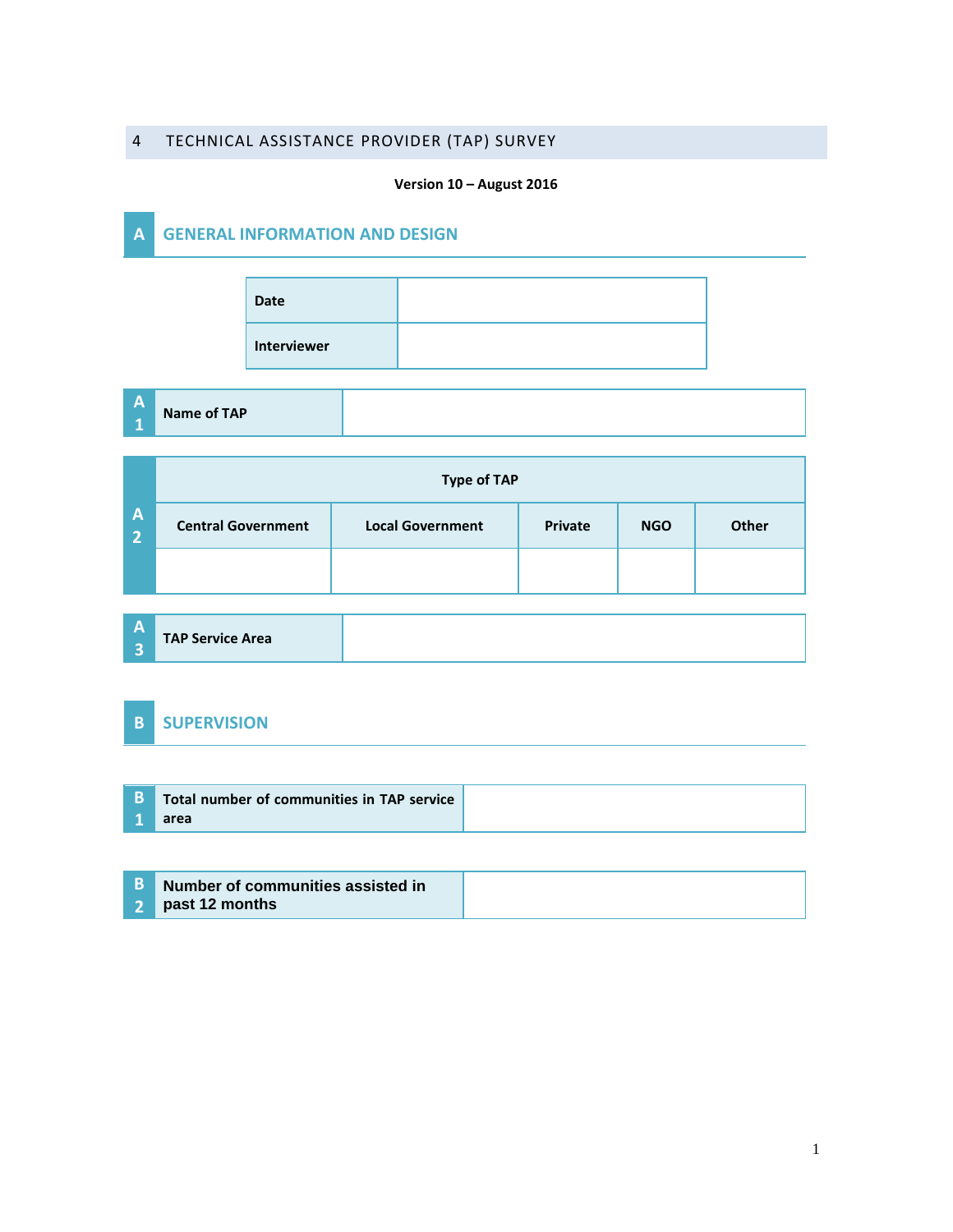### **C FINANCIAL, HUMAN, AND LOGISTICAL RESOURCES**

**3**

|    | Number of technicians in TAP service area        |     |    |  |
|----|--------------------------------------------------|-----|----|--|
|    | Does the TAP have an annual operating<br>budget? | Yes | No |  |
|    |                                                  |     |    |  |
| E. | If yes, please indicate amount                   |     |    |  |

|                                         | <b>Logistics</b>                                     | Quantity   |  |           |  | <b>Condition</b><br>Good/ Ample<br>Fair/ Sufficient<br>Poor / Insufficient |
|-----------------------------------------|------------------------------------------------------|------------|--|-----------|--|----------------------------------------------------------------------------|
|                                         | <b>Transportation</b>                                |            |  |           |  |                                                                            |
|                                         | <b>Water Quality Test</b><br><b>Equipment</b>        |            |  |           |  |                                                                            |
| $\mathsf{C}$<br>$\overline{\mathbf{4}}$ | IT Equipment e.g.<br>computer, printer               |            |  |           |  |                                                                            |
|                                         | <b>Travel Allowance</b>                              | <b>Yes</b> |  | <b>No</b> |  |                                                                            |
|                                         | <b>Fuel Allowance</b>                                | <b>Yes</b> |  | <b>No</b> |  |                                                                            |
|                                         | Internet                                             | <b>Yes</b> |  | <b>No</b> |  |                                                                            |
|                                         | <b>Training Materials for</b><br><b>Distribution</b> | <b>Yes</b> |  | <b>No</b> |  |                                                                            |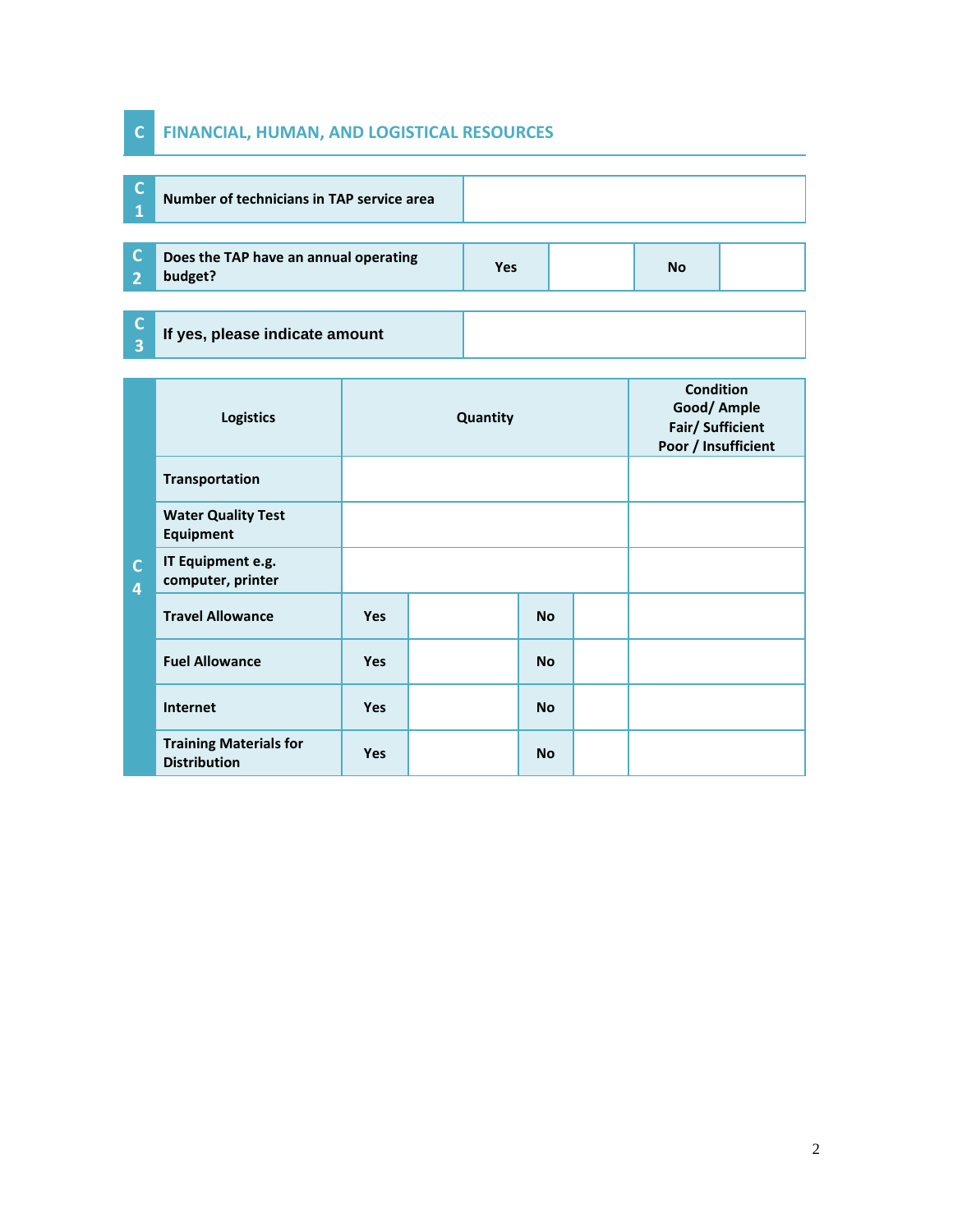$\overline{\phantom{a}}$ 

|         | No.            | Technical assistance given to service providers (e.g. water<br>committee, Community Water Boards (CWBs), etc.)                                                                                           | <b>Number of</b><br><b>Communities</b> |
|---------|----------------|----------------------------------------------------------------------------------------------------------------------------------------------------------------------------------------------------------|----------------------------------------|
|         | $\mathbf{1}$   | Formation, organization and operation of water committee or CWB                                                                                                                                          |                                        |
|         | $\mathbf{2}$   | Legalization of water committee or CWB                                                                                                                                                                   |                                        |
|         | 3              | Reviewing and updating system finances                                                                                                                                                                   |                                        |
|         | 4              | <b>Establishing and updating tariffs</b>                                                                                                                                                                 |                                        |
|         | 5              | <b>Establishing and legalizing operating regulations</b>                                                                                                                                                 |                                        |
|         | 6              | Developing and implementing accountability mechanisms<br>(community meetings)                                                                                                                            |                                        |
| D<br>1. | $\overline{ }$ | Conflict analysis and conflict resolution management (e.g. use or<br>abuse of water)                                                                                                                     |                                        |
|         | 8              | Water quality sampling, analyses, interpretation and reporting                                                                                                                                           |                                        |
|         | 9              | Measuring surface and groundwater levels                                                                                                                                                                 |                                        |
|         | 10             | Creating and updating contact lists of service providers (e.g.<br>electricians, technicians, water quality laboratories, etc.) and<br>suppliers (e.g. construction materials, hardware, chemicals, etc.) |                                        |
|         | 11             | Advising Service Providers (including technicians) on O&M<br>activities                                                                                                                                  |                                        |
|         | 12             | Implementing and using the Rural Water and<br><b>Sanitation</b><br>Information System (SIASAR in Spanish) for technical assistance<br>planning                                                           |                                        |
|         | 13             | <b>Other</b>                                                                                                                                                                                             |                                        |